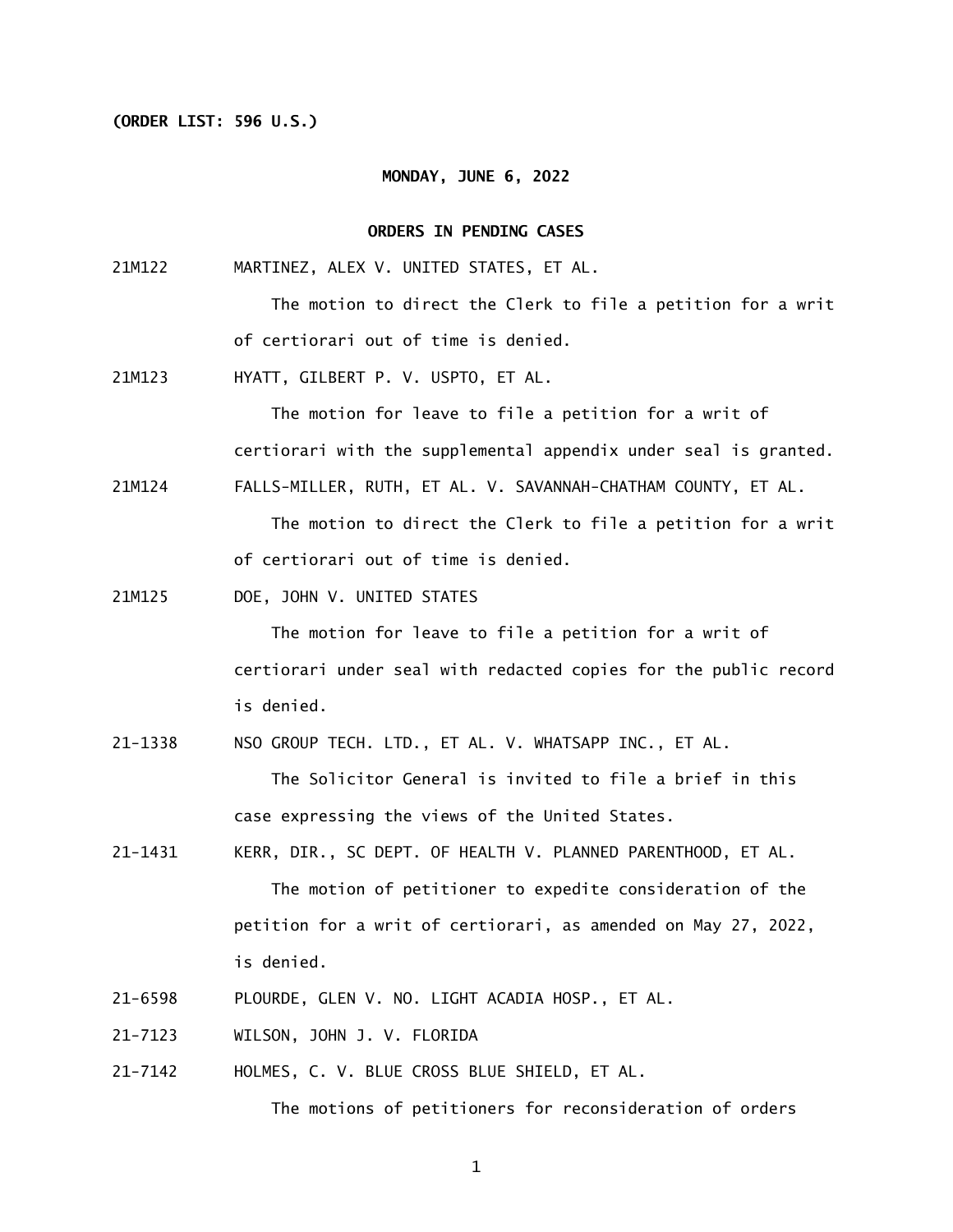denying leave to proceed *in forma pauperis* are denied.

21-7521 PIECZYNSKI, PAUL E. V. PENNSYLVANIA, ET AL.

21-7833 POLITE, RHONDA N. V. KIJAKAZI, COMM'R, SOCIAL SEC.

 The motions of petitioners for leave to proceed *in forma pauperis* are denied. Petitioners are allowed until June 27, 2022, within which to pay the docketing fees required by Rule 38(a) and to submit petitions in compliance with Rule 33.1 of the Rules of this Court.

## **CERTIORARI GRANTED**

21-1164 WILKINS, LARRY S., ET AL. V. UNITED STATES

The petition for a writ of certiorari is granted.

## **CERTIORARI DENIED**

- $21 970$ CROW, DIR., OK DOC V. FONTENOT, KARL
- 21-1098 CANADAY, LAURA V. ANTHEM COMPANIES, INC.
- 21-1181 BALLINGER, LYNDSEY, ET AL. V. OAKLAND, CA
- 21-1188 PORTFOLIO RECOVERY ASSOCIATES V. POUNDS, IRIS, ET AL.
- 21-1192 DAY & ZIMMERMANN NPS, INC. V. WATERS, JOHN
- 21-1197 KK-PB FINANCIAL, LLC V. 160 ROYAL PALM, LLC
- 21-1299 SCOYNI, NICHOLAS D. V. SALVADOR, DANIEL R., ET AL.
- 21-1312 RED HOOK CONTAINER TERMINAL V. S. PAC. SHIPPING CO. LTD., ET AL.
- 21-1329 ESTATE OF JENNINGS, ET AL. V. GULFSHORE PRIVATE HOME CARE, LLC
- 21-1331 MURPHY, MARCUS A. V. DALTON, AMANDA C., ET AL.
- 21-1347 BALLANCE, KEVAS L. V. UNITED STATES
- 21-1349 IGNIS DEVELOPMENT, ET AL. V. LONG ISLAND COLLEGE HOSP., ET AL.
- 21-1352 TAT, VIVIAN V. UNITED STATES
- 21-1358 GOODWILL INDUSTRIES V. PHILADELPHIA INDEMNITY INS. CO.
- 21-1375 GARCIA ZUNIGA, FERNANDO V. GARLAND, ATT'Y GEN.
- 21-1378 GUZMAN LOERA, JOAQUIN A. V. UNITED STATES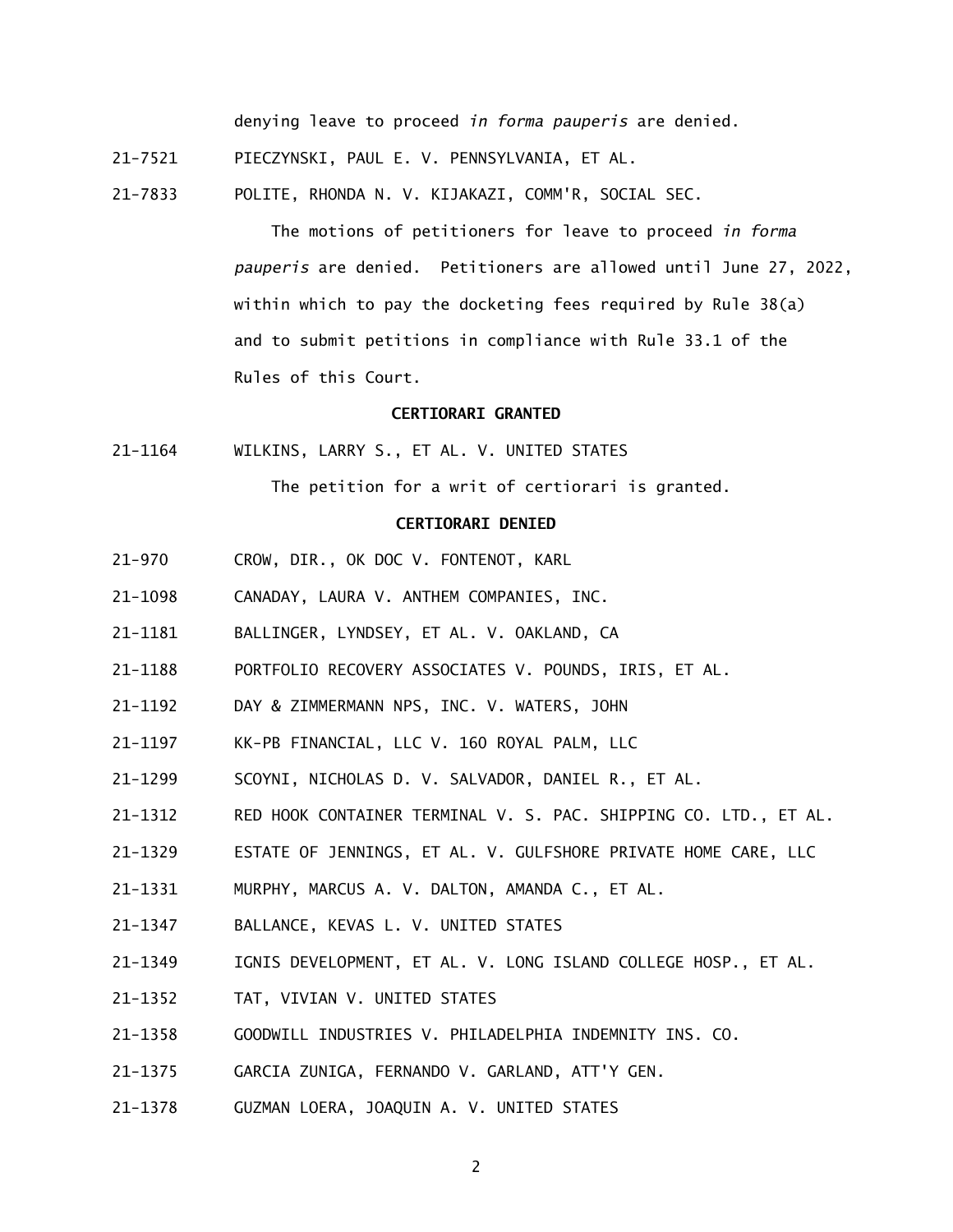- 21-1380 OJEDOKUN, SEUN B. V. UNITED STATES
- 21-1395 FEW, THOMAS V. UNITED TEACHERS L.A., ET AL.
- 21-1412 YOUNG, PAMELA, ET AL. V. ROGERS, WENDY, ET AL.
- 21-1414 CRANDALL, BARTON R. V. UNITED STATES
- 21-1434 VSP LABS, INC. V. HILLAIR CAPITAL, ET AL.
- 21-1440 McCLOSKEY, MARK T. V. CHIEF DISCIPLINARY COUNSEL
- 21-6770 ELYSEE, DAVE V. UNITED STATES
- 21-6772 CANFIELD, JERRY L. V. LUMPKIN, DIR., TX DCJ
- 21-6787 YOUNG, RONDALE V. UNITED STATES
- 21-7233 SARDINAS, WILLIAM V. UNITED STATES
- 21-7504 BYNOE, MICHAEL B. V. NEVADA
- 21-7505 DYSON, EUGENE V. WEXFORD HEALTH SOURCES, INC.
- 21-7506 CARR, CURTIS V. ILLINOIS
- 21-7507 GROSS, VALEDIA V. FIRST NLC FINANCIAL, ET AL.
- 21-7512 HERRIOTT, KEVIN E. V. PARRISH, MAJOR, ET AL.
- 21-7515 GORDON, PAULA A. V. PARKER, LESLIE N., ET AL.
- 21-7523 ROBINSON, MARTIN V. OHIO
- 21-7526 MORRIS, ADAM C. V. ILLINOIS
- 21-7528 BRALICH, PHILIP A. V. FOX NEWS NETWORK, LLC, ET AL.
- 21-7533 ION, STANCIU V. LUMPKIN, DIR., TX DCJ
- 21-7537 GUTIERREZ, LEONARDO V. TEXAS
- 21-7539 HIGLEY, JOHN P. V. OKLAHOMA
- 21-7548 NOVITSKIY, SERGEY G. V. COLORADO
- 21-7554 BURKE, WILLIAM V. CHILDS, ROSA, ET AL.
- 21-7555 O'KEEFE, BRIAN K. V. NEVADA
- 21-7558 KOLOSHA, VITALY V. PETTIGREW, WARDEN
- 21-7559 KOLOSHA, VITALY V. OKLAHOMA
- 21-7562 21-7562 TYLER, MICHAEL V. LUMPKIN, DIR., TX DCJ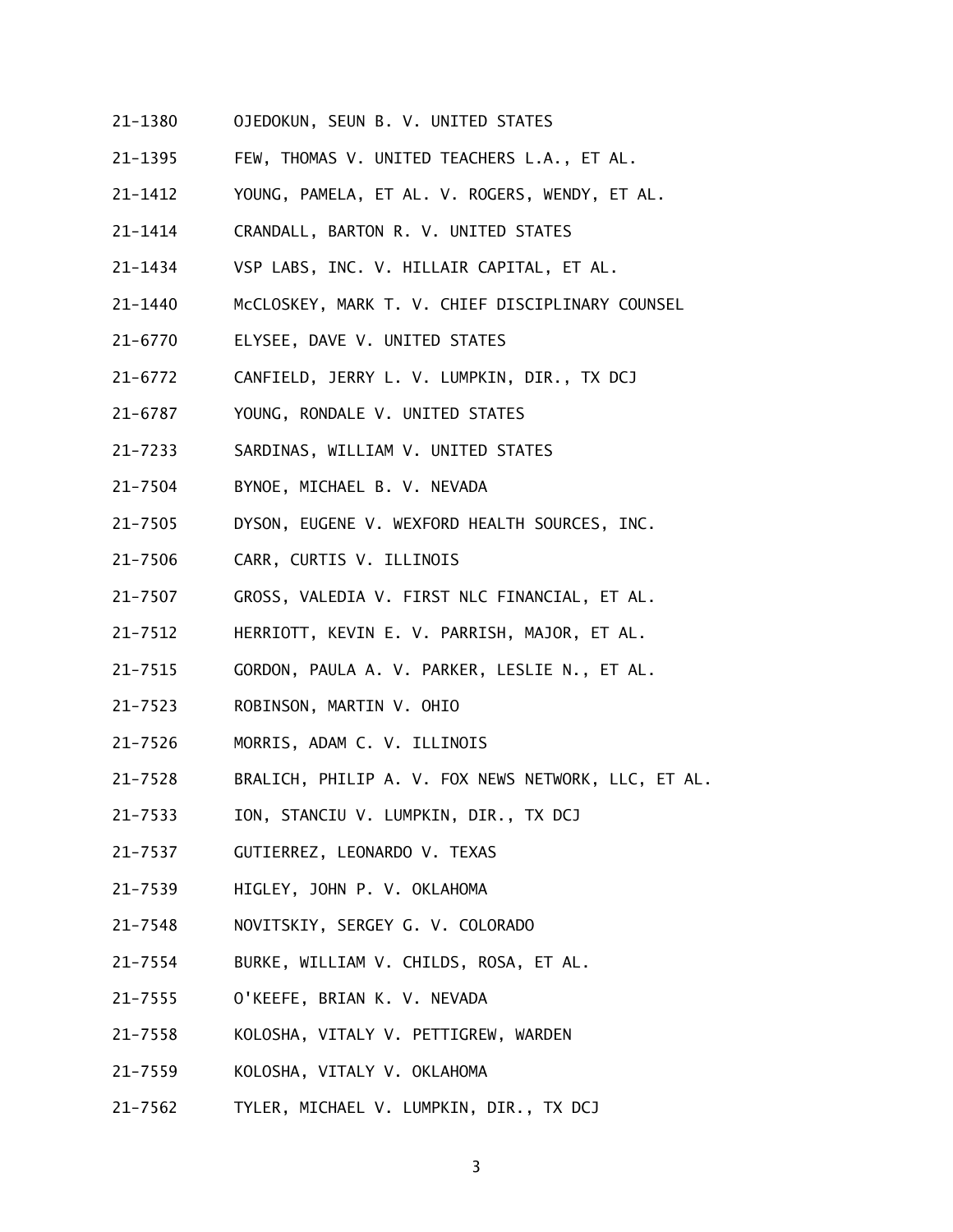- 21-7565 LEE, BRANDON J. V. BUFFALOE, SEC., NC DPS, ET AL.
- 21-7568 STEPHENS, JIMMY V. FL DOC
- 21-7590 ONWUZULIKE, STEPHEN I. V. GARLAND, ATT'Y GEN.
- 21-7596 MEEKS, JANAI V. BUTTE CTY. DIST. ATT'Y, ET AL.
- 21-7609 CARVIEL, DESMOND D. V. UNITED STATES
- 21-7612 ALDABA-ROMAN, JOSE L. V. UNITED STATES
- 21-7616 USSERY, ANDREW V. UNITED STATES
- 21-7619 WALL, JARBARRI R. V. UNITED STATES
- 21-7621 PEREZ-VIDES, JOSE M. V. UNITED STATES
- 21-7622 21-7622 MEDINA-RIOS, ALEJANDRO V. UNITED STATES
- 21-7623 LARA, MARY A. V. UNITED STATES
- 21-7625 MAY, JONATHAN S. V. UNITED STATES
- 21-7626 MARTINEZ, JOSEPH V. UNITED STATES
- 21-7630 ANDERSON, MICKEY R. V. UNITED STATES
- $21 7632$ 21-7632 GOTAY-GUZMAN, CARLOS V. UNITED STATES
- 21-7633 INKO-TARIAH, CHARLES A. V. UNITED STATES
- 21-7638 JIMENEZ, CARLOS V. UNITED STATES
- 21-7640 GENERAL, RAMEL V. UNITED STATES
- 21-7644 REYNOSO, MARIO V. UNITED STATES
- 21-7645 BARRIE, ALIMAMY V. UNITED STATES
- 21-7652 OLVERA, DAMIAN S. V. UNITED STATES
- 21-7657 FLOYD, KIRK L. V. UNITED STATES
- 21-7659 DOE, JOHN V. UNITED STATES
- 21-7661 TUCKER, ANTRON A. V. VIRGINIA
- 21-7662 COOK, MICHAEL W. V. UNITED STATES
- 21-7665 SOLOVE, ROBERT D. V. UNITED STATES
- 21-7668 HALEY, RUSSELL V. MISSISSIPPI
- 21-7682 BROWN, TRAVON D. V. MISSISSIPPI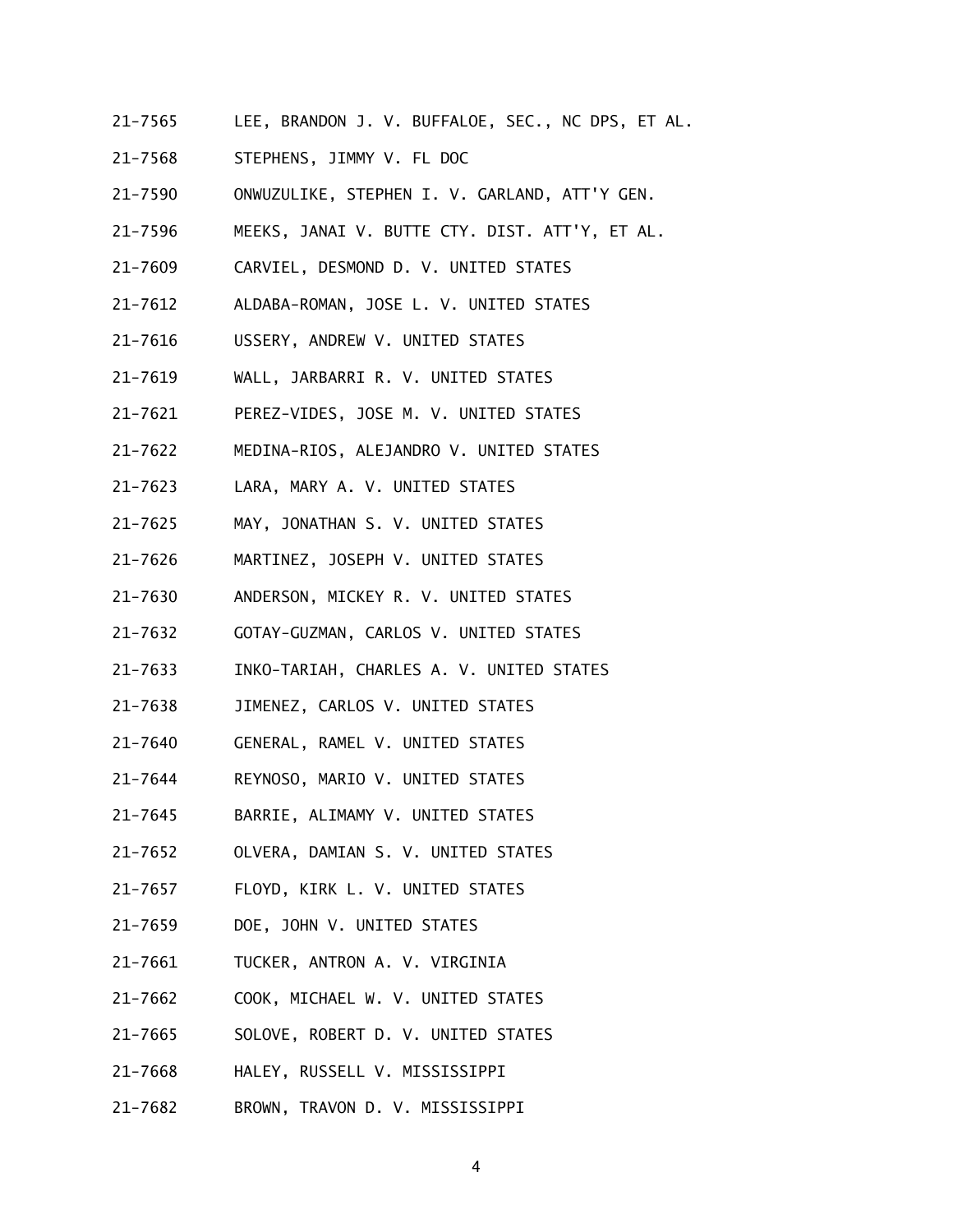- 21-7685 DELGADO, CARLOS V. UNITED STATES
- 21-7692 GERALDO, MANUEL V. UNITED STATES
- 21-7697 MIRANDO, MICHAEL V. UNITED STATES
- 21-7720 WHEELER, MATTHEW W. V. UNITED STATES
- 21-7721 CRUZ-MORA, JUAN F. V. UNITED STATES
- 21-7725 SILA, JEFFREY N. V. UNITED STATES
- 21-7726 SARTIN, MICHAEL C. V. UNITED STATES
- 21-7730 MARTIN, JUSTIN L. V. BRNOVICH, ATT'Y GEN. OF AZ
- $21 7733$ LEWIS, RASHOD V. UNITED STATES
- 21-7734 NICHOLSON, BRUCE M. V. UNITED STATES
- 21-7735 PERRYMAN, ERSKIN B. V. UNITED STATES
- 21-7738 MATA-VALERIO, GUILLERMO V. UNITED STATES
- 21-7739 WHITAKER, KENDALL V. COYNE-FAGUE, WARDEN
- 21-7746 PIPER, DAVID V. UNITED STATES
- $21 7748$ RAMDEO, SONNY A. V. UNITED STATES
- 21-7753 MILLER, LEVI V. UNITED STATES
- 21-7757 STINSON, MARK V. UNITED STATES
- 21-7758 ESTELL, DONALD W. V. UNITED STATES
- 21-7759 McKINNIE, MIKKEL V. UNITED STATES
- 21-7763 ASHFORD, RANDOLPH V. SOUTH CAROLINA
- 21-7765 LORA, RAFAEL V. UNITED STATES
- 21-7767 BILLUPS, MICHAEL D. V. UNITED STATES
- 21-7773 MIDDLEBROOK, ERIC V. UNITED STATES
- 21-7776 WRENN, KELVIN V. TONEY, WARDEN, ET AL.
- 21-7781 PALACIOS, JORGE V. SMITH, KEVIN
- 21-7783 AVILES, REYNALDO V. UNITED STATES
- 21-7784 RENTERIA MADRID, IDANIA V. UNITED STATES
- 21-7785 21-7785 MENA-VALDEZ, JOSE V. UNITED STATES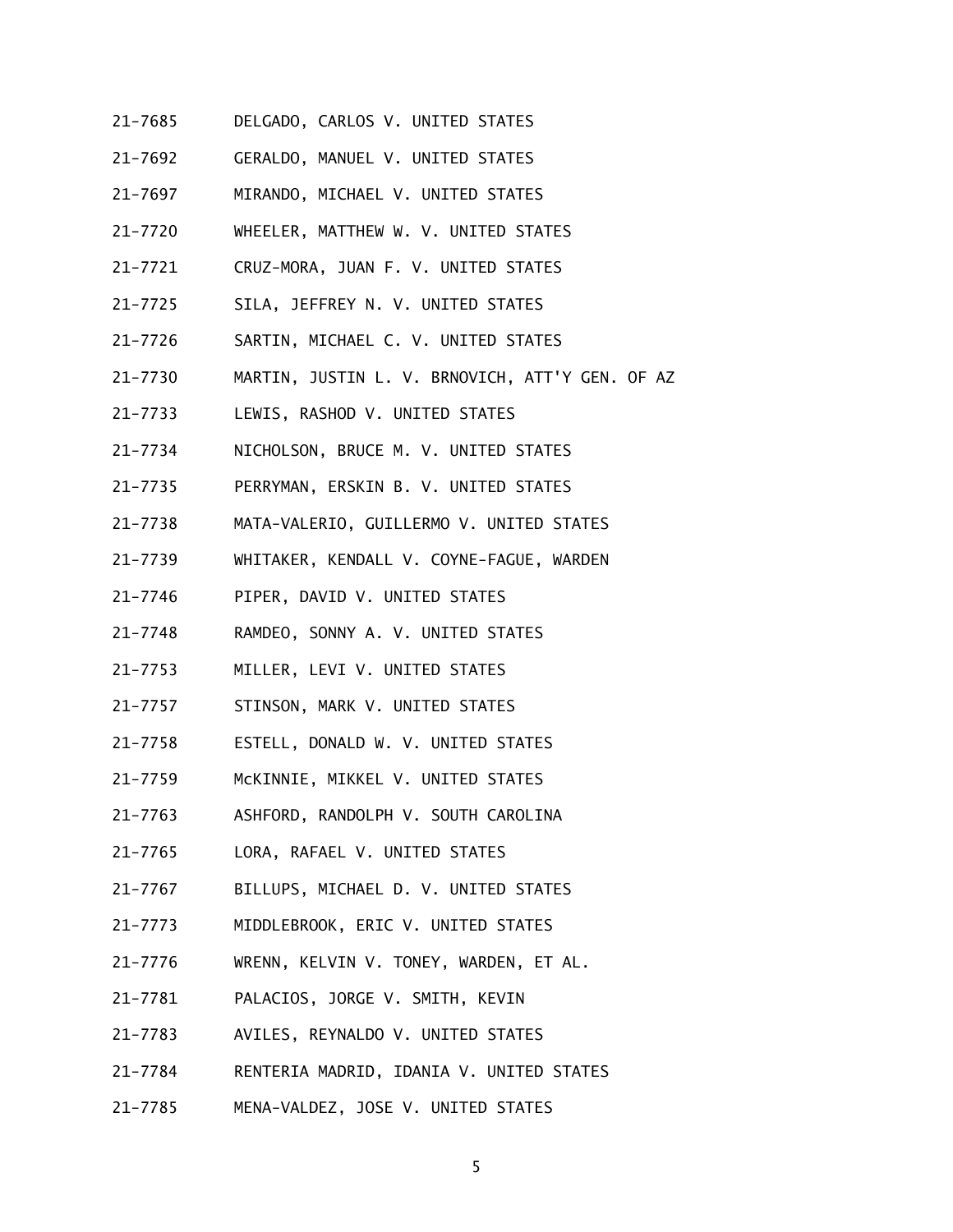- 21-7786 TREVIZO-CORTEZ, IGNACIO V. UNITED STATES
- 21-7791 RAMIREZ-ALMADER, AARON V. UNITED STATES
- 21-7793 SULLIVAN, LEIHINAHINA V. USDC HI
- 21-7804 ALGER, CHARLES A. V. UNITED STATES
- 21-7805 BURCH, WILLIAM P. V. SELECT PORTFOLIO SERV., INC.
- 21-7808 McINTYRE, JOHN E. V. UNITED STATES
- 21-7812 WARREN, DELTON E. V. UNITED STATES
- 21-7813 CERVANTES-RESENDIZ, HECTOR V. UNITED STATES
- 21-7814 POFF, JULIA A. V. SMITH, WARDEN
- 21-7819 SMITH, KEVIN R. V. UNITED STATES
- 21-7820 THOMAS, DARRON V. UNITED STATES
- 21-7821 WOODBERRY, MANDRAIL J. V. UNITED STATES
- 21-7822 LOVINGS, CHRISTOPHER P. V. UNITED STATES
- 21-7824 KING, JEROME S. V. UNITED STATES
- 21-7827 HARO, STEPHEN L. V. UNITED STATES
- 21-7828 JONES, KIMBERLY V. UNITED STATES
- 21-7832 CASAMAYOR, DANIEL V. UNITED STATES
- 21-7835 PERRYMAN, MICHAEL V. UNITED STATES
- $21 7837$ BURNS, CEDRIC D. V. UNITED STATES
- 21-7838 LARCK, LEONARDO D. V. UNITED STATES
- 21-7841 JEWELL, DANNY V. UNITED STATES
- 21-7842 BULLCOMING, TOMMY D. V. UNITED STATES

The petitions for writs of certiorari are denied.

21-1295 ST. AUGUSTINE SCHOOL, ET AL. V. UNDERLY, JILL, ET AL.

 The petition for a writ of certiorari is denied. Justice Barrett took no part in the consideration or decision of this petition.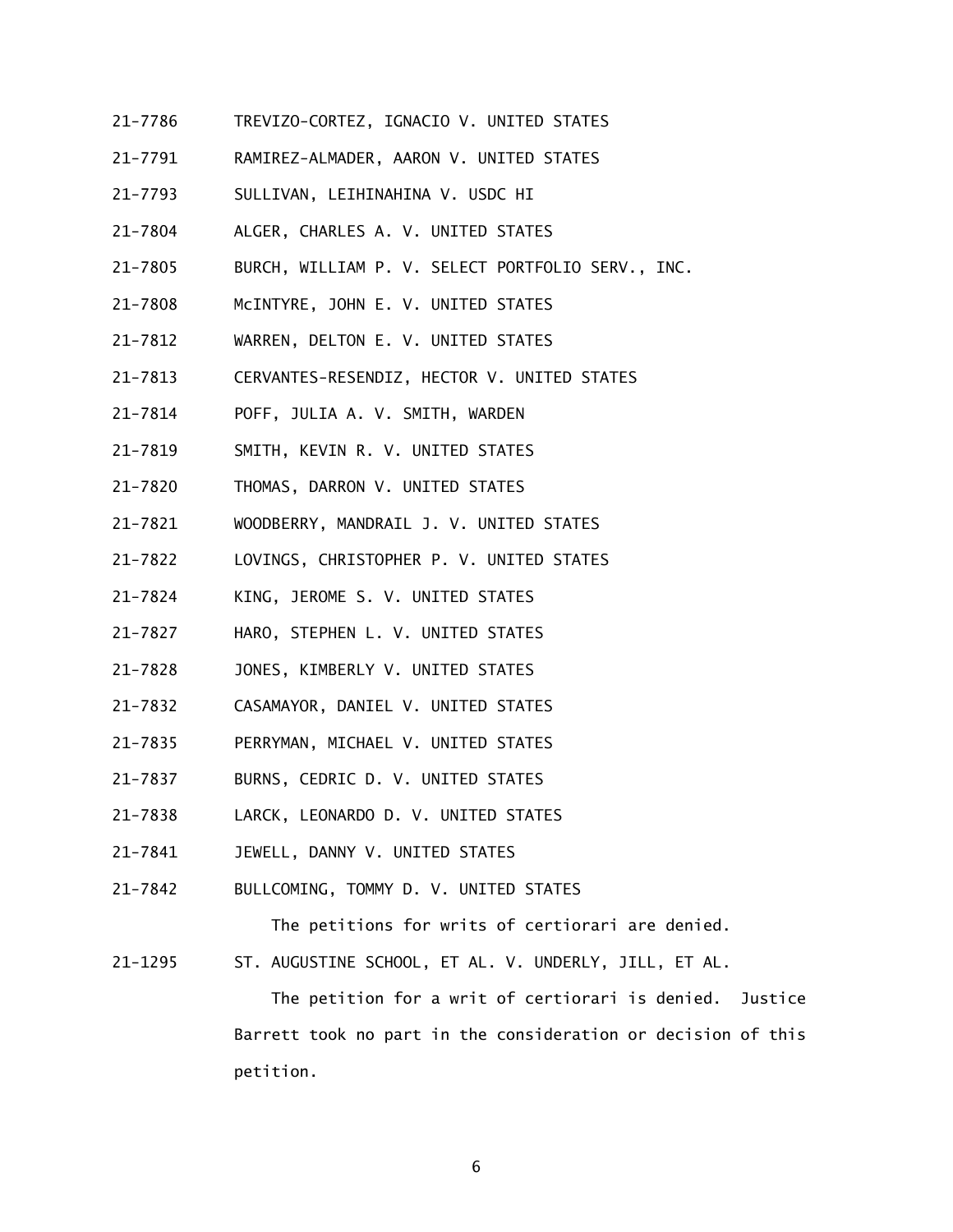21-1330 ARMSTRONG, ARTHUR O. V. CONYERS, GA

 The petition for a writ of certiorari is denied. Justice Alito took no part in the consideration or decision of this petition.

21-7270 BROWN, KARO V. UNITED STATES

 The petition for a writ of certiorari is denied. Justice Sotomayor took no part in the consideration or decision of this petition.

21-7527 PENIGAR, KIERON D. V. LUMPKIN, DIR., TX DCJ

21-7531 PETERS, MICHAEL G. V. HOUSTON, TX, ET AL.

 The motions of petitioners for leave to proceed *in forma pauperis* are denied, and the petitions for writs of certiorari are dismissed. See Rule 39.8.

21-7604 AKEL, ANTONIO U. V. UNITED STATES

 The motion of petitioner for leave to proceed *in forma pauperis* is denied, and the petition for a writ of certiorari is dismissed. See Rule 39.8. As the petitioner has repeatedly abused this Court's process, the Clerk is directed not to accept any further petitions in noncriminal matters from petitioner unless the docketing fee required by Rule 38(a) is paid and the petition is submitted in compliance with Rule 33.1. See *Martin*  v. *District of Columbia Court of Appeals*, 506 U. S. 1 (1992) (*per curiam*). Justice Kagan took no part in the consideration or decision of this motion and this petition.

21-7635 KAETZ, WILLIAM F. V. UNITED STATES

 The petition for a writ of certiorari is denied. Justice Alito took no part in the consideration or decision of this petition.